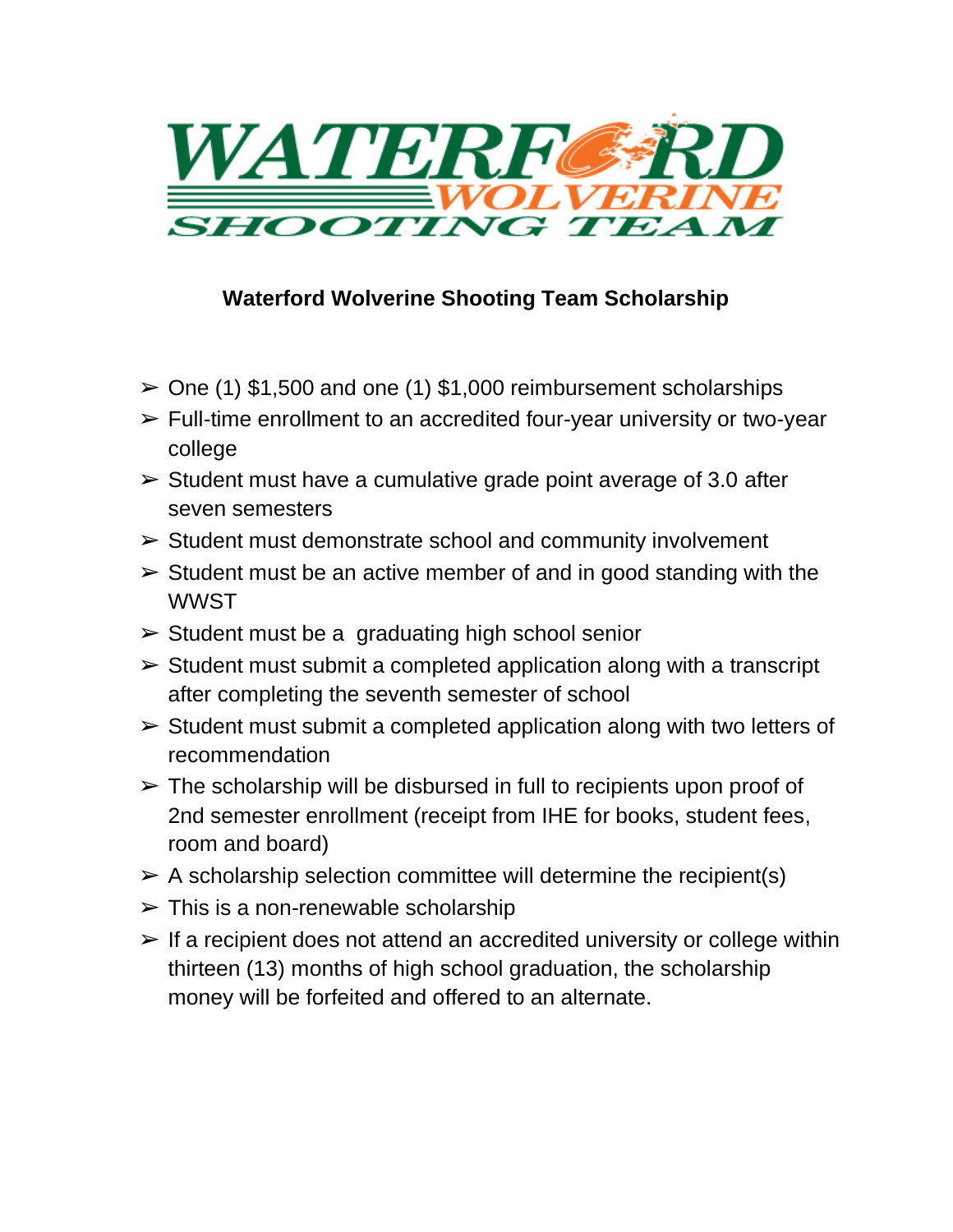## **Waterford Wolverine Shooting Team Scholarship Application Form**

Scholarship Amount: One (1) \$1,500 and one (1) \$1,000 reimbursement scholarships Application **Due** to Waterford Union High School student services office by April 7, 2021.

| semesters to be eligible                |                                                                                                                                     | 1) You must attach a copy of your <i>current official transcript after seven(7)</i> |  |
|-----------------------------------------|-------------------------------------------------------------------------------------------------------------------------------------|-------------------------------------------------------------------------------------|--|
| a current member in good standing       | 2) You must obtain the Head Coach's Signature indicating you are                                                                    |                                                                                     |  |
|                                         | Signature: Signature:                                                                                                               |                                                                                     |  |
| if necessary.<br>Activity/Role          | including any leadership roles. Please use an additional sheet of paper<br>Year(s) Activity/Role                                    | Year(s)                                                                             |  |
| additional sheet of paper if necessary. | 4) List any involvement in community organizations in which you<br>have participated, including any leadership roles. Please use an |                                                                                     |  |
| Activity/Role                           | Year(s) Activity/Role                                                                                                               | Year(s)                                                                             |  |
|                                         |                                                                                                                                     |                                                                                     |  |

**\_\_\_\_\_\_\_\_\_\_\_\_\_\_\_\_\_ \_\_\_\_\_\_ \_\_\_\_\_\_\_\_\_\_\_\_\_\_\_\_\_ \_\_\_\_\_\_\_**